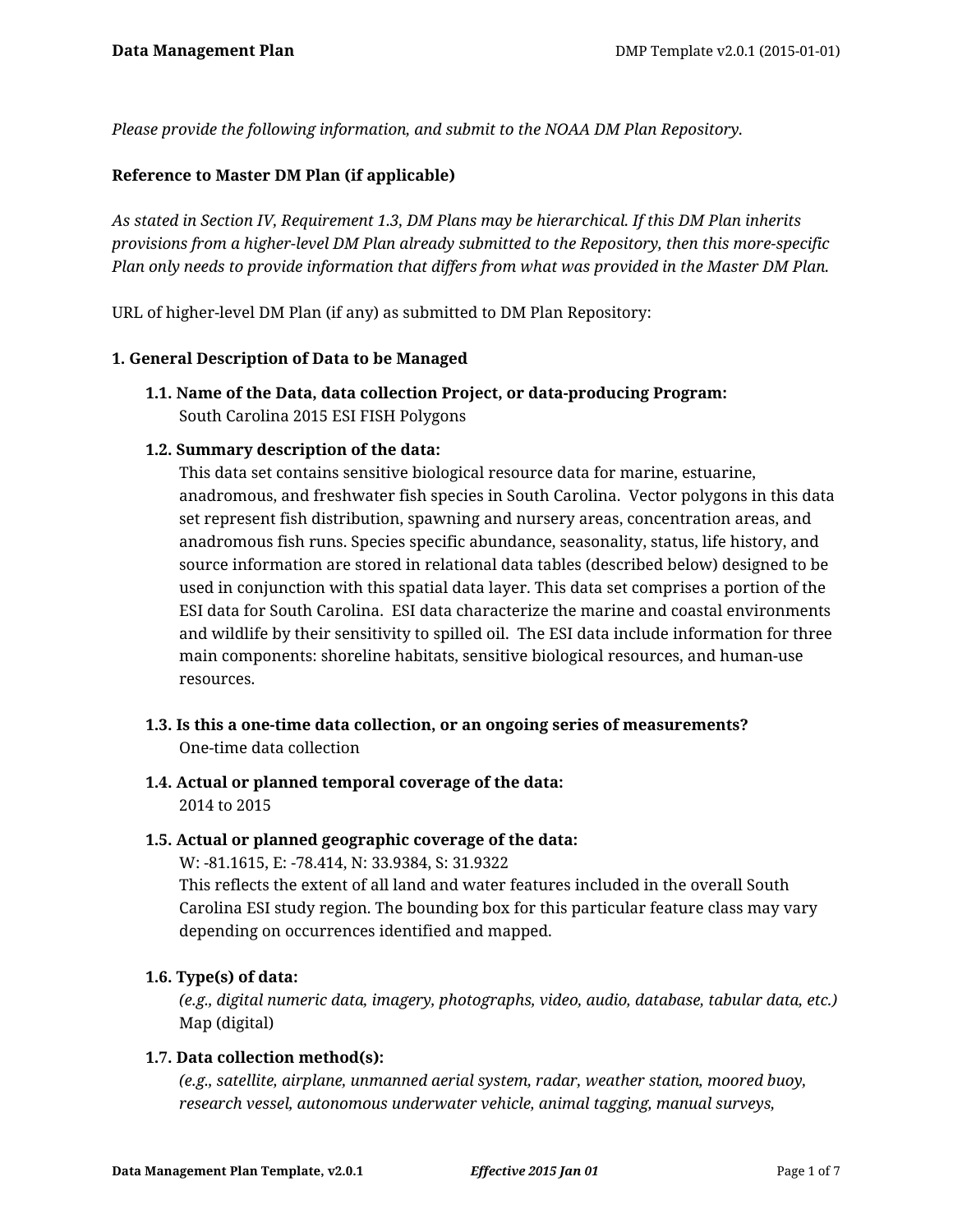*enforcement activities, numerical model, etc.)*

#### **1.8. If data are from a NOAA Observing System of Record, indicate name of system:**

**1.8.1. If data are from another observing system, please specify:**

#### **2. Point of Contact for this Data Management Plan (author or maintainer)**

**2.1. Name:**

ESI Program Manager

- **2.2. Title:** Metadata Contact
- **2.3. Affiliation or facility:**
- **2.4. E-mail address:** orr.esi@noaa.gov
- **2.5. Phone number:**

#### **3. Responsible Party for Data Management**

*Program Managers, or their designee, shall be responsible for assuring the proper management of the data produced by their Program. Please indicate the responsible party below.*

#### **3.1. Name:**

ESI Program Manager

**3.2. Title:** Data Steward

#### **4. Resources**

*Programs must identify resources within their own budget for managing the data they produce.*

# **4.1. Have resources for management of these data been identified?**

# **4.2. Approximate percentage of the budget for these data devoted to data management ( specify percentage or "unknown"):**

# **5. Data Lineage and Quality**

*NOAA has issued Information Quality Guidelines for ensuring and maximizing the quality, objectivity, utility, and integrity of information which it disseminates.*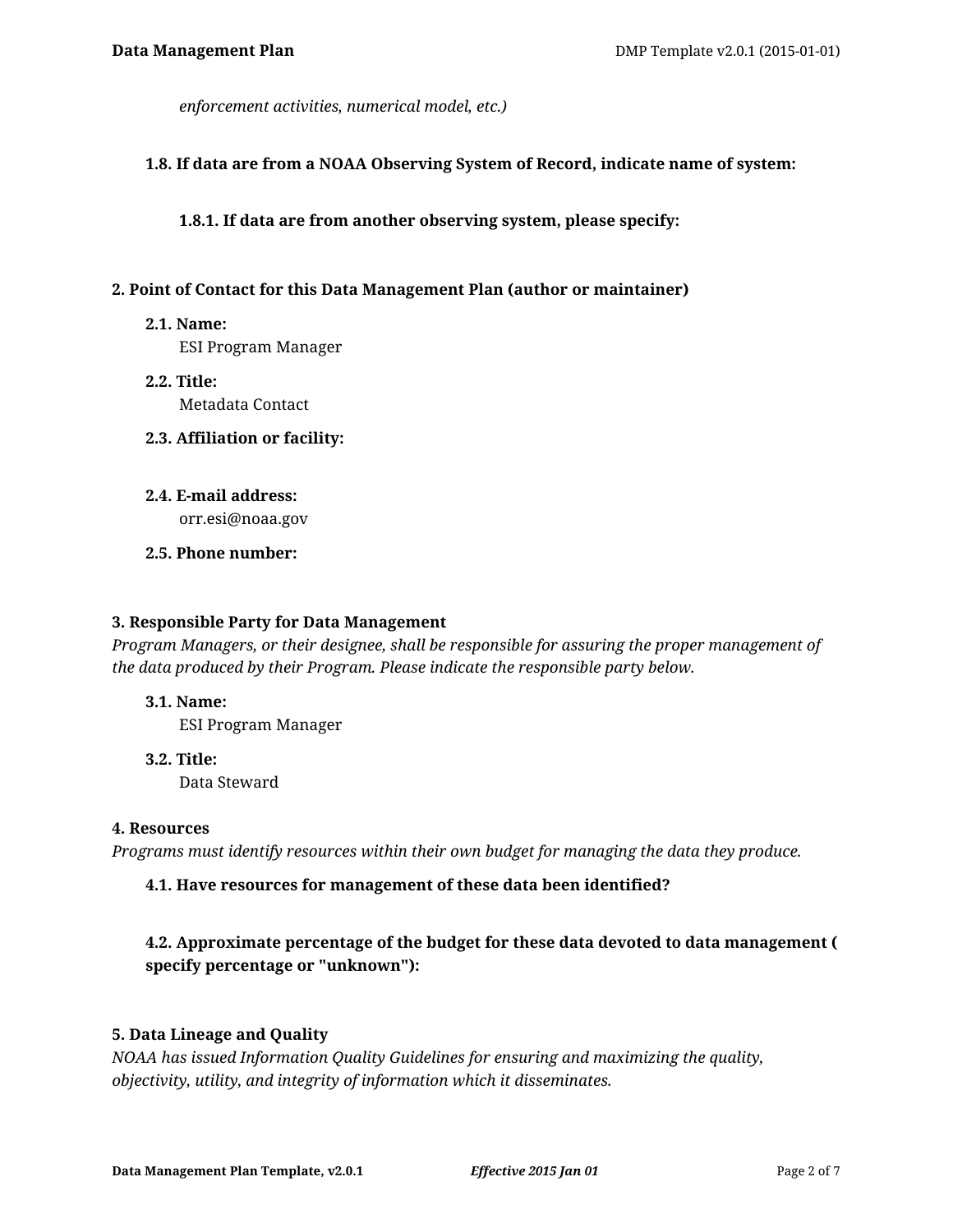# **5.1. Processing workflow of the data from collection or acquisition to making it publicly accessible**

*(describe or provide URL of description):*

Process Steps:

- 2015-08-01 00:00:00 - Nearshore marine and estuarine distributions of fishes were mapped using data provided by South Carolina Department of Natural Resources ( SCDNR) and the Southeast Area Monitoring and Assessment Program (SEAMAP) of the Atlantic States Marine Fisheries Commission (ASMFC). These data sets were supplemented with information from the Estuarine Living Marine Resources program (ELMR; Nelson et al. 1991) as well as Jennings and Weyers (2002) and Gut and Curran (2015). Freshwater and anadromous fish were mapped using a combination of survey data, described above, and expert opinion. Populations of shortnose (Federally and state endangered) and Atlantic sturgeon (Federally endangered) are found in South Carolina waters. They inhabit most of the major river systems in South Carolina. Ongoing and recent telemetry work has led to the identification of seasonal concentration areas used by both species of sturgeon. The only documented shortnose sturgeon spawning site in the area of interest (AOI) for the SC ESI is an area on the Cooper River, directly below Pinopolis Dam. No Atlantic sturgeon spawning areas are known to occur within the AOI of the SC ESI. Concentration areas for shortnose and Atlantic sturgeon have been identified on several of the large rivers in South Carolina, and are mapped in the ESI as polygons with a mapping qualifier of 'Concentration area' and a concentration of 'High'. Many of the concentration areas are quite large, in part due to the mobile nature of the species, but also to cover the potential for interannual range shifts caused by variable hydrologic conditions (i.e., freshwater inflow and salinity). Other anadromous species were mapped to their respective habitats based on anecdotal information provided by SC DNR, including: American eel, striped bass, blueback herring, and shad. Unlike populations found in more northern portions of their range, striped bass in South Carolina do not migrate into the ocean. Known striped bass spawning areas, along with their general distribution are represented in the atlas. Shad, herring and eels do not spawn in the area; habitats mapped in the atlas represent adult and juvenile migration corridors and general distributions. Robust redhorse were mapped to the Savannah river to match mapping from the Georgia ESI. Robust redhorse have been collected in the Savannah river; however, the polygon in the ESI represents the potential range of this species. Please note, eel lifehistories do not match the standard ESI terminology, so for the ESI, 'juveniles' corresponds to immigrating glass eels and elvers, and 'adults' refers to yellow eels and emigrating silver eels.

- 2015-08-01 00:00:00 - Two fishery-independent data sets were provided by SCDNR staff: 1) South Carolina Trammel Net Sampling; and 2) South Carolina Electrofishing Sampling. Each dataset was summarized by SCDNR staff for the sampling years 2002-2014 to give total number of occurrences per sampling station. From this summary, the frequency of each species caught during each month for each sampling region was calculated. Polygonal sampling regions were created using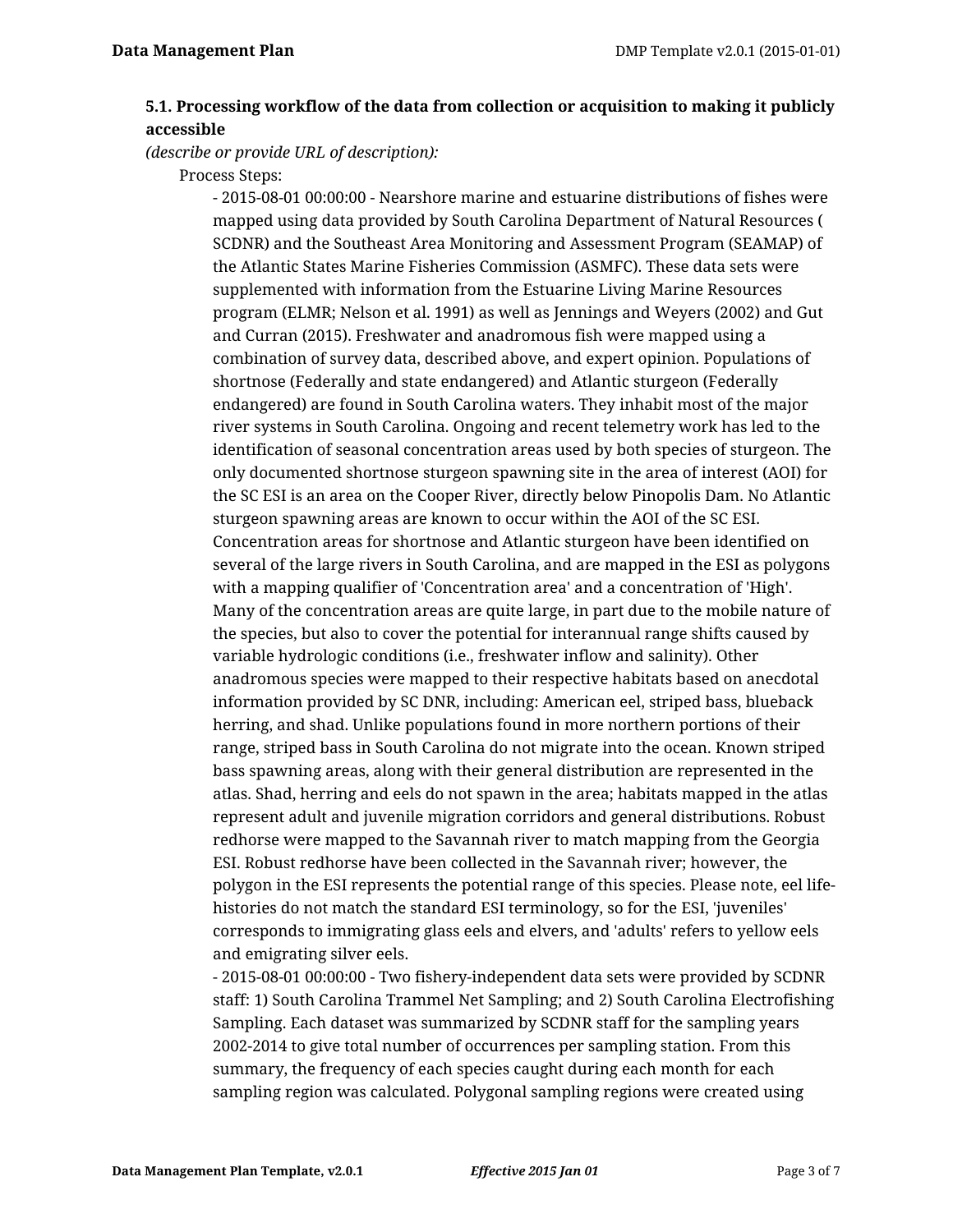geographic distribution of sampling stations and were vetted by SCDNR staff. Species that were found to occur with a 10% frequency or higher in a given month for a given sampling region were marked as present for that month and sampling region. The full 13 years of data was available for the following estuaries and rivers: St. Helena Sound, Edisto River, Combahee River, Charleston Harbor, Ashley River, Cooper River, Wando River, Bulls Bay and Muddy Bay, Winyah Bay, PeeDee River, and Waccamaw River. A number of other areas had more limited sampling data, often only a year or two, including: Port Royal Sound, Santee River, and the Stono, Wadmalaw, and Kiawah Rivers. For these areas, sampling data was used to construct preliminary seasonal presence/absences that were supplemented with expert knowledge from SCDNR staff or other sources. Areas in between sampling stations, most often these occurred between electrofishing and trammel stations, were populated using combinations of seasonalities from adjacent sampling. Additional distributions and life history seasonalities, such as larvae, eggs, and spawning months, were typically gathered from ELMR Program data (Nelson et al. 1991) or expert knowledge provided by SCDNR staff.

- 2015-08-01 00:00:00 - For the nearshore areas out to 10m depth, fish species distributions and seasonalities were created using data from the Southeast Area Monitoring and Assessment Program (SEAMAP) program, both the Inner Strata Sampling Data and the Longline Surveys, of the Atlantic States Marine Fisheries Commission (ASMFC). Fishery-independent sampling for the Inner Strata Sampling program is conducted in roughly three months out of the year, April, July, and October; however, sampling in practice strays into many of the preceding and following months. Data used for the ESI included the years 2004-2013, and the frequencies of species caught were used to determine monthly presence/absence. Presence within a month was determined by the same 10% frequency cut-off as was used with SCDNR fishery independent sampling data. Sampling months were used as proxies for the season within which sampling occurred. Thus, if a species was found to be present in April, it was assumed to be present in March and May; likewise this was done for June and August (July), and September and November ( October). After consulting with SEAMAP/SCDNR staff and reviewing literature on nearshore species, seasonalities of select species were used to populate areas from 10m depth out to the boundary of the AOI. In the Savannah River, data from Jennings and Weyers (2002) and Gut and Curran (2015) were used to determine distributions and seasonalities of species in all reaches of the estuary. Jennings and Weyers data were used in areas that averaged less than 15 ppt salinity and Gut and Curran data were used for the lower estuary. Additional polygons that represent known aggregation sites of estuarine-dependent fish spawning in the Charleston Harbor area were delineated based on expert knowledge and published reports. The coast has not been comprehensively surveyed for spawning locations, so more information on these species' life-history is also contained in the 'general distribution' polygons to capture seasons in which spawning, eggs, and larvae are likely to be present. South Carolina bays and estuaries, especially Bulls Bay, are important nursery areas for several shark species. Nursery areas and general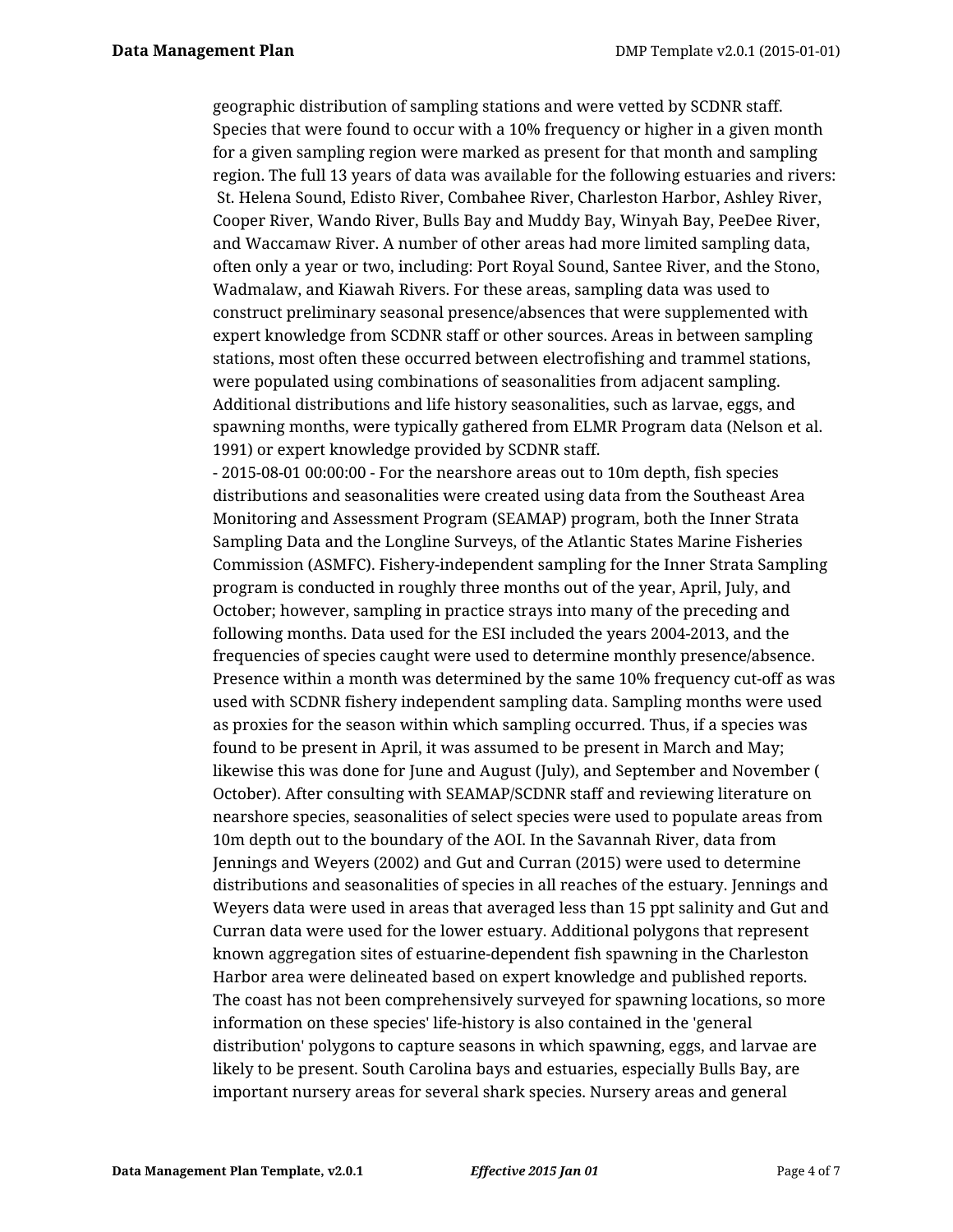distributions of sharks were mapped based on anecdotal information provided by SCDNR, based on their experience surveying in South Carolina. Please note, the lifehistory stages for fish do not match the correct terminology for sharks. As a result, areas with months for shark 'larvae' represent months for which that polygon serves as habitat or a nursery area for young-of-year sharks (i.e. primary nursery areas).

- 2015-08-01 00:00:00 - The above digital and/or hardcopy sources were compiled by the project biologist to create the FISH data layer. Depending on the type of source data, three general approaches are used for compiling the data layer: 1) information gathered during initial interviews and from hardcopy sources are compiled onto U.S. Geological Survey 1:24,000 topographic quadrangles and digitized; 2) hardcopy maps are digitized at their source scale; 3) digital data layers are evaluated and used "as is" or integrated with the hardcopy data sources. See the Lineage section for additional information on the type of source data for this data layer. The ESI, biology, and human-use data are compiled into the standard ESI digital data format. A second set of interviews with participating resource experts are conducted to review the compiled data. If necessary, edits to the FISH data layer are made based on the recommendations of the resource experts, and final hardcopy maps and digital data are created.

# **5.1.1. If data at different stages of the workflow, or products derived from these data, are subject to a separate data management plan, provide reference to other plan:**

**5.2. Quality control procedures employed (describe or provide URL of description):**

# **6. Data Documentation**

*The EDMC Data Documentation Procedural Directive requires that NOAA data be well documented, specifies the use of ISO 19115 and related standards for documentation of new data, and provides links to resources and tools for metadata creation and validation.*

# **6.1. Does metadata comply with EDMC Data Documentation directive?** No

# **6.1.1. If metadata are non-existent or non-compliant, please explain:**

Missing/invalid information:

- 1.7. Data collection method(s)
- 4.1. Have resources for management of these data been identified?
- 4.2. Approximate percentage of the budget for these data devoted to data management
- 5.2. Quality control procedures employed
- 7.1. Do these data comply with the Data Access directive?
- 7.1.1. If data are not available or has limitations, has a Waiver been filed?
- 7.1.2. If there are limitations to data access, describe how data are protected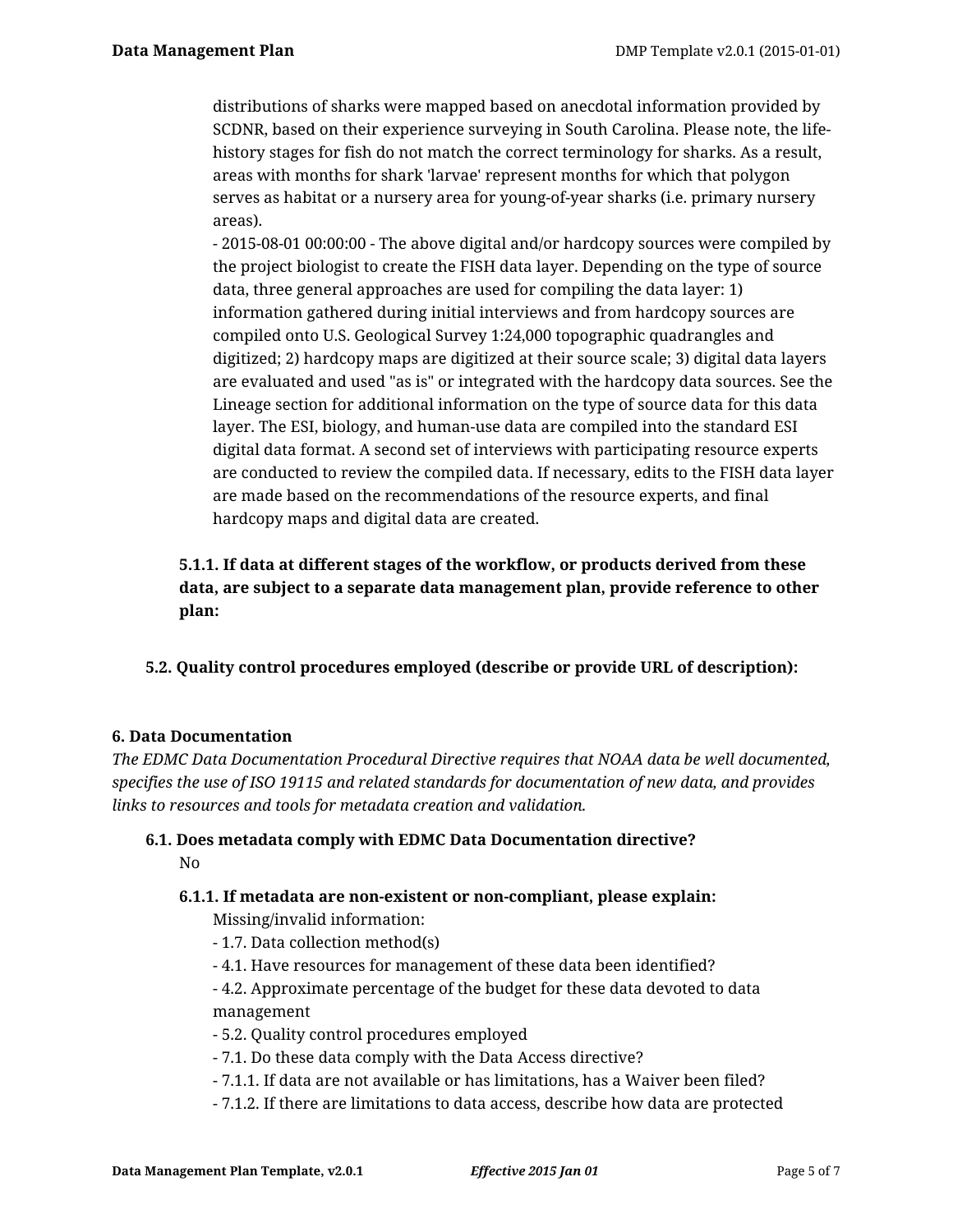- 7.4. Approximate delay between data collection and dissemination
- 8.1. Actual or planned long-term data archive location

- 8.3. Approximate delay between data collection and submission to an archive facility

- 8.4. How will the data be protected from accidental or malicious modification or deletion prior to receipt by the archive?

#### **6.2. Name of organization or facility providing metadata hosting:**

NMFS Office of Science and Technology

### **6.2.1. If service is needed for metadata hosting, please indicate:**

### **6.3. URL of metadata folder or data catalog, if known:**

https://www.fisheries.noaa.gov/inport/item/55612

### **6.4. Process for producing and maintaining metadata**

*(describe or provide URL of description):*

Metadata produced and maintained in accordance with the NOAA Data Documentation Procedural Directive: https://nosc.noaa.gov/EDMC/DAARWG/docs/EDMC\_PD-Data\_Documentation\_v1.pdf

### **7. Data Access**

*NAO 212-15 states that access to environmental data may only be restricted when distribution is explicitly limited by law, regulation, policy (such as those applicable to personally identifiable information or protected critical infrastructure information or proprietary trade information) or by security requirements. The EDMC Data Access Procedural Directive contains specific guidance, recommends the use of open-standard, interoperable, non-proprietary web services, provides information about resources and tools to enable data access, and includes a Waiver to be submitted to justify any approach other than full, unrestricted public access.*

# **7.1. Do these data comply with the Data Access directive?**

**7.1.1. If the data are not to be made available to the public at all, or with limitations, has a Waiver (Appendix A of Data Access directive) been filed?**

**7.1.2. If there are limitations to public data access, describe how data are protected from unauthorized access or disclosure:**

**7.2. Name of organization of facility providing data access:** Office of Response and Restoration (ORR)

#### **7.2.1. If data hosting service is needed, please indicate:**

#### **7.2.2. URL of data access service, if known:**